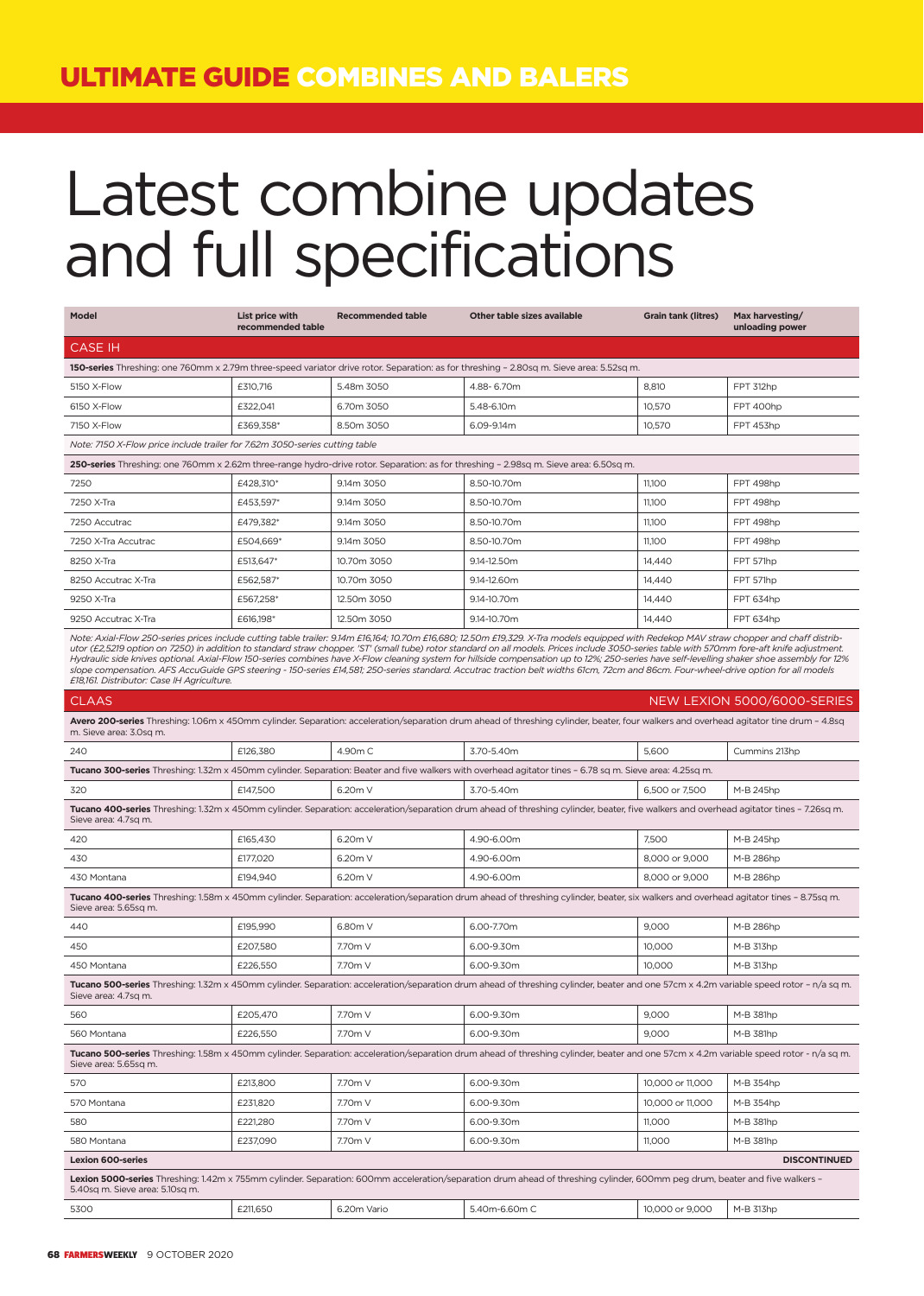

**The Fendt Ideal 10T introduction brings more performance and unique joystick steering for all Ideal models with TrakRide tracked running gear**

| <b>Model</b>                                                                                                                                                                                                                                                | List price with<br>recommended table | <b>Recommended table</b> | Other table sizes available                                                                                                                                                      | <b>Grain tank (litres)</b> | Max harvesting/<br>unloading power |  |  |
|-------------------------------------------------------------------------------------------------------------------------------------------------------------------------------------------------------------------------------------------------------------|--------------------------------------|--------------------------|----------------------------------------------------------------------------------------------------------------------------------------------------------------------------------|----------------------------|------------------------------------|--|--|
| 5400                                                                                                                                                                                                                                                        | £219,600                             | 6.80m Vario              | 6.00m-7.70m C                                                                                                                                                                    | 10.000                     | M-B 354hp                          |  |  |
| 5500 Terra Trac                                                                                                                                                                                                                                             | £279,790                             | 6.80m Vario              | 6.00m-9.30m C                                                                                                                                                                    | 11,000 or 10,000           | M-B 408hp                          |  |  |
| Lexion 6000-series Threshing: 1.70m x 755mm cylinder. Separation: 600mm acceleration/separation drum ahead of threshing cylinder, 600mm peg drum, beater and six walkers -<br>6.37sa m. Sieve area: 6.20sa m.                                               |                                      |                          |                                                                                                                                                                                  |                            |                                    |  |  |
| 6600                                                                                                                                                                                                                                                        | £247,160                             | 7.70m Vario              | 6.60-9.30m V                                                                                                                                                                     | 10,000 or 9,000            | M-B 354hp                          |  |  |
| 6700                                                                                                                                                                                                                                                        | £263.580                             | 9.30m Vario              | 6.60-9.30m V                                                                                                                                                                     | 11,000 or 10,000           | M-B 408hp                          |  |  |
| 6700 Terra Trac                                                                                                                                                                                                                                             | £298.740                             | 9.30m Vario              | 6.60-9.30m V                                                                                                                                                                     | 11,000 or 10,000           | M-B 408hp                          |  |  |
| 6800                                                                                                                                                                                                                                                        | £276.150                             | 9.30m Vario              | 6.60-10.8m V                                                                                                                                                                     | 12,500 or 11,000           | M-B 462hp                          |  |  |
| 6800 Terra Trac                                                                                                                                                                                                                                             | £326.040                             | 9.30m Vario              | 6.60-10.8m V                                                                                                                                                                     | 12,500 or 11,000           | M-B 462hp                          |  |  |
| 6900                                                                                                                                                                                                                                                        | £288.710                             | 9.30m Vario              | 6.60-10.8m V                                                                                                                                                                     | 13.500 or 12.000           | MAN 507hp                          |  |  |
| 6900 Terra Trac                                                                                                                                                                                                                                             | £340.860                             | 9.30m Vario              | 6.60-10.8m V                                                                                                                                                                     | 13,500 or 12,000           | MAN 507hp                          |  |  |
| <b>Lexion 700-series</b>                                                                                                                                                                                                                                    |                                      |                          |                                                                                                                                                                                  |                            | <b>DISCONTINUED</b>                |  |  |
| rotors - 3.00sq m (total including APS 4.69sq m). Sieve area: 5.10sq m.                                                                                                                                                                                     |                                      |                          | Lexion 7000-series Threshing: 1.42m x 755mm cylinder. Separation: 600mm acceleration/separation drum ahead of threshing cylinder, feed drum and two 44.5cm x 4.2m variable-speed |                            |                                    |  |  |
| 7400                                                                                                                                                                                                                                                        | £282,730                             | 7.70m V                  | 6.60-9.30m V                                                                                                                                                                     | 10,000                     | M-B 408hp                          |  |  |
| 7500                                                                                                                                                                                                                                                        | £329,980                             | 9.30m V                  | 6.60-9.30m V                                                                                                                                                                     | 10.000                     | M-B 462hp                          |  |  |
| 7500 Terra Trac                                                                                                                                                                                                                                             | £369,910                             | 9.30m V                  | 6.60-10.80m V                                                                                                                                                                    | 11,000                     | M-B 462hp                          |  |  |
| 7600                                                                                                                                                                                                                                                        | £378.320                             | 9.30m V                  | 7.50-10.80m V                                                                                                                                                                    | 11.000                     | MAN 507hp                          |  |  |
| 7600 Terra Trac                                                                                                                                                                                                                                             | £415.940                             | 10.50m V                 | 7.50-10.80m V                                                                                                                                                                    | 12.500                     | MAN 507hp                          |  |  |
| 7700                                                                                                                                                                                                                                                        | £387,020                             | 10.50m V                 | 9.30-10.80m V                                                                                                                                                                    | 12,500                     | MAN 549hp                          |  |  |
| 7700 Terra Trac                                                                                                                                                                                                                                             | £426,610                             | 12.30m V                 | 9.30-12.30m V                                                                                                                                                                    | 13,500                     | MAN 549hp                          |  |  |
| Lexion 8000-series Threshing: 1.70m x 755mm cylinder. Separation: 600mm acceleration/separation drum ahead of threshing cylinder, feed drum and two 44.5cm x 4.2m variable-speed<br>rotors - 3.60sq m (total including APS 5.62sq m). Sieve area: 6.20sq m. |                                      |                          |                                                                                                                                                                                  |                            |                                    |  |  |
| 8700                                                                                                                                                                                                                                                        | £415,520                             | 12.30m V                 | 10.50-12.30m V                                                                                                                                                                   | 12,500                     | M-B 585hp                          |  |  |
| 8700 Terra Trac                                                                                                                                                                                                                                             | £465.050                             | 12.30m V                 | 10.50-12.30m V                                                                                                                                                                   | 13.500                     | M-B 585hp                          |  |  |
| 8800 Terra Trac                                                                                                                                                                                                                                             | £510,470                             | 12.30m V                 | 10.80-13.80m V                                                                                                                                                                   | 15,000                     | M-B 653hp                          |  |  |
| 8900 Terra Trac                                                                                                                                                                                                                                             | £532,440                             | 13.80m V                 | 10.80-13.80m V                                                                                                                                                                   | 18,000                     | MAN 790hp                          |  |  |

Note: Dynamic Power on all Lexion models regulates power output for field and road includes 40kph transmission. Tucano Montana - 430 and 560 chassis self-levelling up to 18%, 450<br>and 570 up to 16%. Tucano level land - opti

| DEUTZ-FAHR                                                                                                                   | SIMPLIFIED RANGE |  |  |  |             |  |
|------------------------------------------------------------------------------------------------------------------------------|------------------|--|--|--|-------------|--|
| <b>C5000-series</b> Threshing: 1.27m x 600mm cylinder. Separation: Beater and five walkers - 4.22sq m. Sieve area: 4.22sq m. |                  |  |  |  |             |  |
| 4.600<br>£140.468<br>4.20m<br>3.60-4.80m<br>5305 Farm-Line                                                                   |                  |  |  |  | Deutz 175hp |  |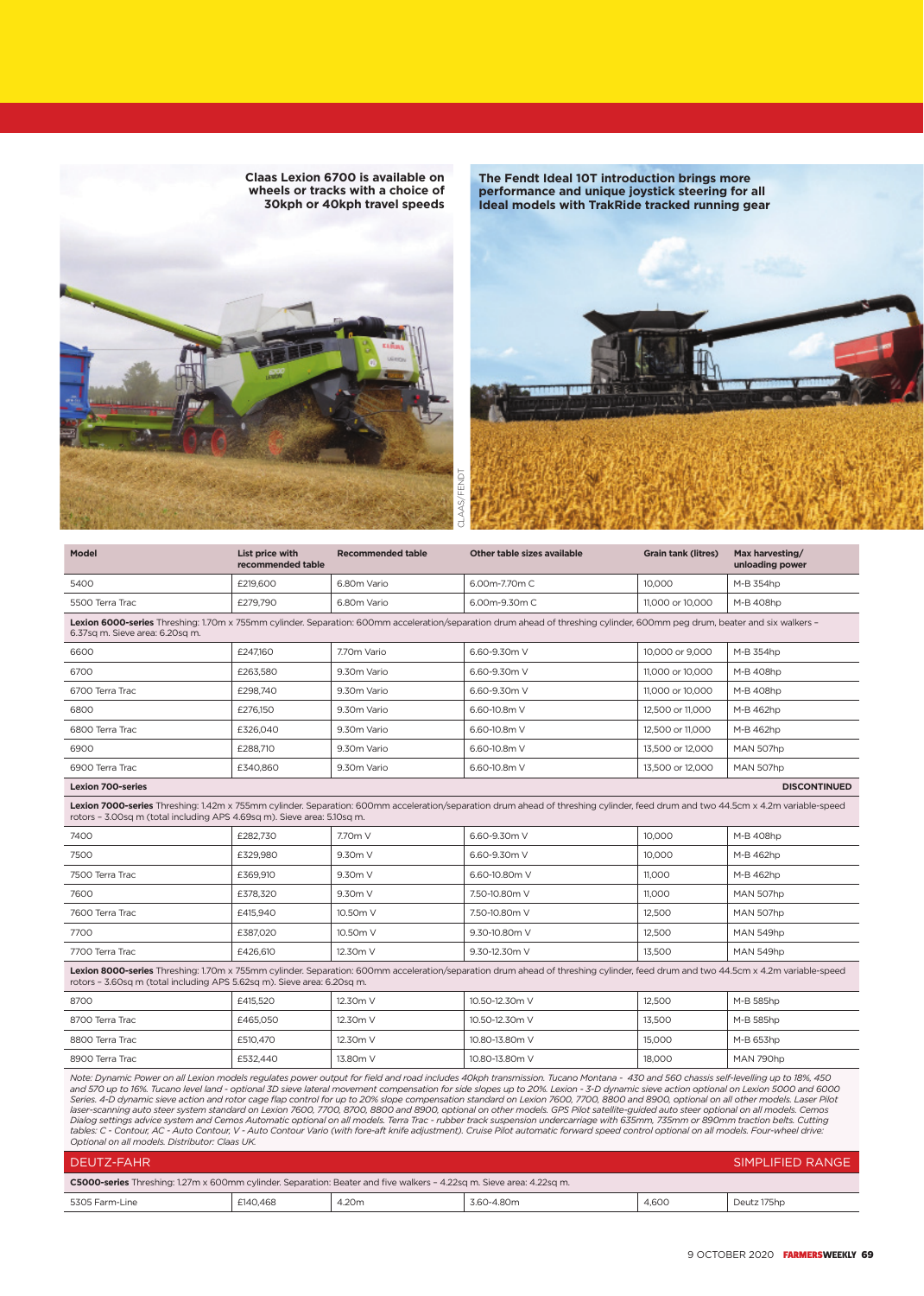## ULTIMATE GUIDE COMBINES AND BALERS

| Model                                                                                                                 | List price with<br>recommended table                                                                                                                                      | <b>Recommended table</b> | Other table sizes available                                                                                                                                               | <b>Grain tank (litres)</b> | Max harvesting/<br>unloading power |  |  |
|-----------------------------------------------------------------------------------------------------------------------|---------------------------------------------------------------------------------------------------------------------------------------------------------------------------|--------------------------|---------------------------------------------------------------------------------------------------------------------------------------------------------------------------|----------------------------|------------------------------------|--|--|
| C6000-series Threshing: 1.27m x 600mm cylinder. Separation: Beater and five walkers - 5.28sq m. Sieve area: 4.22sq m. |                                                                                                                                                                           |                          |                                                                                                                                                                           |                            |                                    |  |  |
| 6205 Farm-Line                                                                                                        | £173,330                                                                                                                                                                  | 4.80m                    | 3.60-5.40m                                                                                                                                                                | 7.000                      | M-B 250hp                          |  |  |
| 6205 Top-Line                                                                                                         | £181.189                                                                                                                                                                  | 4.80m                    | 3.60-5.40m                                                                                                                                                                | 7.000                      | M-B 250hp                          |  |  |
|                                                                                                                       | C6000-series Threshing: 1.27m x 600mm cylinder. Separation: Beater, 59cm-diameter peg drum adjustable out of crop flow and five walkers - 5.28sq m. Sieve area: 4.22sq m. |                          |                                                                                                                                                                           |                            |                                    |  |  |
| 6205 HTS Farm-Line                                                                                                    | £182.350                                                                                                                                                                  | 4.80m                    | 3.60-5.40m                                                                                                                                                                | 7.000                      | M-B 250hp                          |  |  |
| 6205 HTS Top-Line                                                                                                     | £190.209                                                                                                                                                                  | 4.80m                    | 3.60-5.40m                                                                                                                                                                | 7.000                      | M-B 250hp                          |  |  |
| C7000-series Threshing: 1.27m x 600mm cylinder. Separation: Beater and five walkers - 7.36sq m. Sieve area: 5.28sq m. |                                                                                                                                                                           |                          |                                                                                                                                                                           |                            |                                    |  |  |
| C7205 Top-Line                                                                                                        | £239,234                                                                                                                                                                  | 5.40m                    | 4.20-7.20m                                                                                                                                                                | 8.500                      | M-B 288/309hp                      |  |  |
|                                                                                                                       |                                                                                                                                                                           |                          | C7000-series Threshing: 1.27m x 600mm cylinder. Separation: Beater, 59cm-diameter peg drum adjustable out of crop flow and five walkers - 7.36sq m. Sieve area: 5.28sq m. |                            |                                    |  |  |
| C7205 TS Top-Line                                                                                                     | £252,808                                                                                                                                                                  | 6.30m                    | 4.80-7.20m                                                                                                                                                                | 8,500                      | M-B 288/309hp                      |  |  |
| C7205 TSB Balance                                                                                                     | £272.543                                                                                                                                                                  | 6.30m                    | 4.80-7.20m                                                                                                                                                                | 8.500                      | M-B 288/309hp                      |  |  |
| C7000-series Threshing: 1.52m x 600mm cylinder. Separation: Beater and six walkers - 8.8sq m. Sieve area: 6.32sq m.   |                                                                                                                                                                           |                          |                                                                                                                                                                           |                            |                                    |  |  |
| C7206 Top-Line                                                                                                        | £278,169                                                                                                                                                                  | 6.30m                    | 5.40-9.00m                                                                                                                                                                | 9,500                      | M-B 320/340hp                      |  |  |
| C7206 Balance                                                                                                         | £294,957                                                                                                                                                                  | 6.30m                    | 5.40-9.00m                                                                                                                                                                | 9,500                      | M-B 320/340hp                      |  |  |
|                                                                                                                       |                                                                                                                                                                           |                          | C7000-series Threshing: 1.52m x 600mm cylinder. Separation: Beater, 59cm-diameter peg drum adjustable out of crop flow and six walkers - 8.8sq m. Sieve area: 6.32sq m.   |                            |                                    |  |  |
| C7206 TS Top-Line                                                                                                     | £295,315                                                                                                                                                                  | 6.30m                    | 5.40-9.00m                                                                                                                                                                | 9.500                      | M-B 320/340hp                      |  |  |
| C7206 TS Balance                                                                                                      | £315,050                                                                                                                                                                  | 6.30m                    | 5.40-9.00m                                                                                                                                                                | 9,500                      | M-B 320/340hp                      |  |  |
| C7206 TS Top-Line Extra Power                                                                                         | £311.389                                                                                                                                                                  | 6.30m                    | 5.40-9.00m                                                                                                                                                                | 9.500                      | M-B 381hp                          |  |  |
| C7206 TS Balance Extra Power                                                                                          | £331,124                                                                                                                                                                  | 6.30m                    | 5.40-9.00m                                                                                                                                                                | 9,500                      | M-B 381hp                          |  |  |
|                                                                                                                       |                                                                                                                                                                           |                          | C9000-series Threshing: 1.27m x 600mm cylinder. Separation: Beater, 59cm-diameter peg drum adjustable out of crop flow and five walkers - 7.36sq m. Sieve area: 5.28sq m. |                            |                                    |  |  |
| C9305 TS                                                                                                              | £ tbc                                                                                                                                                                     | 6.30m                    | 4.80-7.20m                                                                                                                                                                | 10.500                     | M-B 354hp                          |  |  |
| C9305 TS 4wd                                                                                                          | £ tbc                                                                                                                                                                     | 6.30m                    | 4.80-7.20m                                                                                                                                                                | 10,500                     | M-B 354hp                          |  |  |
| C9305 TS Balance                                                                                                      | £ tbc                                                                                                                                                                     | 6.30m                    | 4.80-7.20m                                                                                                                                                                | 10.500                     | M-B 354hp                          |  |  |
| C9305 TS Balance 4wd                                                                                                  | £ tbc                                                                                                                                                                     | 6.30m                    | 4.80-7.20m                                                                                                                                                                | 10.500                     | M-B 354hp                          |  |  |
|                                                                                                                       |                                                                                                                                                                           |                          | C9000-series Threshing: 1.52m x 600mm cylinder. Separation: Beater, 59cm-diameter peg drum adjustable out of crop flow and six walkers - 8.8sq m. Sieve area: 6.32sq m.   |                            |                                    |  |  |
| C9306 TS                                                                                                              | £332.999                                                                                                                                                                  | 7.20m                    | 5.40-9.00m                                                                                                                                                                | 10.500                     | M-B 381hp                          |  |  |
| C9306 TS 4wd                                                                                                          | £366,576                                                                                                                                                                  | 7.20m                    | 5.40-9.00m                                                                                                                                                                | 10,500                     | M-B 381hp                          |  |  |
| C9306 TS Balance                                                                                                      | £353.538                                                                                                                                                                  | 7.20m                    | 5.40-9.00m                                                                                                                                                                | 10.500                     | M-B 381hp                          |  |  |
| C9306 TS Balance 4wd                                                                                                  | £384,168                                                                                                                                                                  | 7.20m                    | 5.40-9.00m                                                                                                                                                                | 10,500                     | M-B 381hp                          |  |  |

Note: Reduced specification (Farm-Line equivalent) available with Top-Line deduct options. TS - Turbo Separator with concave adjustable out of work for dry, brittle conditions. TSB Bal-<br>ance - automatic 20% lateral, 6% for

| FENDT<br><b>NEW IDEAL 10</b>                                                                                      |          |          |                                                                                                                                                                   |       |                |  |
|-------------------------------------------------------------------------------------------------------------------|----------|----------|-------------------------------------------------------------------------------------------------------------------------------------------------------------------|-------|----------------|--|
| E-series Threshing: 1.34m x 600mm cylinder. Separation: Beater and five walkers - 6.72sg m. Sieve area: 4.67sg m. |          |          |                                                                                                                                                                   |       |                |  |
| 5185E                                                                                                             | £149,290 | 4.20m FF | 4.80-6.00m FF                                                                                                                                                     | 5.200 | Agco 176hp     |  |
| 5225E                                                                                                             | £170.890 | 4.80m FF | 6.00-7.60m FF or 5.50m PF                                                                                                                                         | 6.500 | Agco 218hp     |  |
| L-series Threshing: 1.34m x 600mm cylinder. Separation: Beater and five walkers - 7.62sq m. Sieve area: 4.67sq m. |          |          |                                                                                                                                                                   |       |                |  |
| 5225L                                                                                                             | £195,700 | 5.40m FF | 4.80-7.60m FF or 6.20m PF                                                                                                                                         | 8.600 | Agco 243hp     |  |
| 5225L                                                                                                             | £195,700 | 5.40m FF | 4.80-7.60m FF or 6.20m PF                                                                                                                                         | 8.600 | Agco 243hp     |  |
|                                                                                                                   |          |          | L-series Threshing: 1.34m x 600mm cylinder. Separation: Beater, 1.31m x 60cm peg drum with retractable concave and five walkers - 7.62sq m. Sieve area: 4.67sq m. |       |                |  |
| 5225L MCS                                                                                                         | £202,800 | 5.40m FF | 4.80-7.60m FF or 6.20m PF                                                                                                                                         | 8,600 | Agco 243hp     |  |
| 5225L MCS ParaLevel                                                                                               | £240.580 | 5.40m FF | 4.80-7.60m FF or 6.20m PF                                                                                                                                         | 8.600 | Agco 243hp     |  |
| L-series Threshing: 1.60m x 600mm cylinder. Separation: Beater and six walkers - 8.30sq m. Sieve area: 5.58sq m.  |          |          |                                                                                                                                                                   |       |                |  |
| 6275L                                                                                                             | £215,350 | 6.00m FF | 4.80-7.60m FF or 5.40-6.20m PF                                                                                                                                    | 8.600 | Agco 276/306hp |  |
|                                                                                                                   |          |          | L-series Threshing: 1.60m x 600mm cylinder. Separation: Beater, 1.56m x 60cm peg drum with retractable concave and six walkers - 9.00sq m. Sieve area: 5.58sq m.  |       |                |  |
| 6275L MCS                                                                                                         | £222,460 | 6.00m FF | 4.80-7.60m FF or 5.40-6.20m PF                                                                                                                                    | 8,600 | Agco 276/306hp |  |
| 6275L MCS ParaLevel 4wd                                                                                           | £260.230 | 6.00m FF | 4.80-7.60m FF or 5.40-6.20m PF                                                                                                                                    | 8.600 | Agco 276/306hp |  |
|                                                                                                                   |          |          | C-series Threshing: 1.34m x 600mm cylinder. Separation: Beater, 1.31m x 60cm peg drum with retractable concave and five walkers - 6.72sq m. Sieve area: 4.67sq m. |       |                |  |
| 5275C                                                                                                             | £234,090 | 6.00m FF | 4.80-7.60m FF or 5.40-6.80m PF                                                                                                                                    | 9.000 | Agco 276/306hp |  |
| 5275C ParaLevel 2wd                                                                                               | £248,960 | 6.00m FF | 4.80-7.60m FF or 5.40-6.80m PF                                                                                                                                    | 8.600 | Agco 276/306hp |  |
| 5275C ParaLevel 4wd                                                                                               | £263.790 | 6.00m FF | 4.80-7.60m FF or 5.40-6.80m PF                                                                                                                                    | 8.600 | Agco 276/306hp |  |
|                                                                                                                   |          |          | C-series Threshing: 1.60m x 600mm cylinder. Separation: Beater, 1.56m x 60cm peg drum with retractable concave and six walkers - 9.00sq m. Sieve area: 5.58sq m.  |       |                |  |
| 6335C                                                                                                             | £245.080 | 7.00m FF | 4.80-7.60m FF or 5.40-6.80m PF                                                                                                                                    | 9.000 | Agco 320/360hp |  |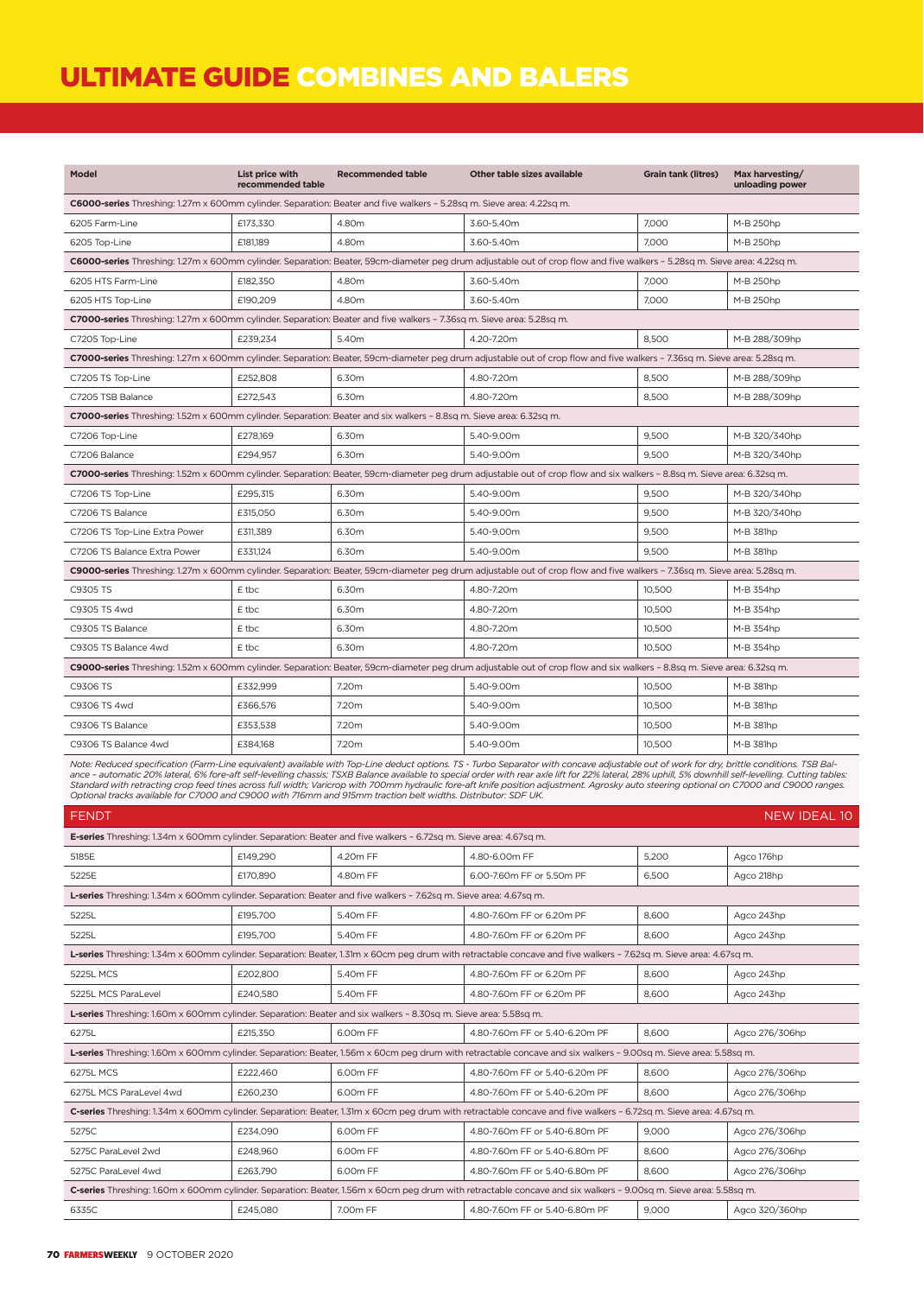### ULTIMATE GUIDE COMBINES AND BALERS

| Model                                                                                                                                                                                       | List price with<br>recommended table | <b>Recommended table</b> | Other table sizes available    | <b>Grain tank (litres)</b> | Max harvesting/<br>unloading power |  |
|---------------------------------------------------------------------------------------------------------------------------------------------------------------------------------------------|--------------------------------------|--------------------------|--------------------------------|----------------------------|------------------------------------|--|
| 6335C Atrak                                                                                                                                                                                 | £295,750                             | 7.00m FF                 | 4.80-7.60m FF or 5.40-6.80m PF | 9.000                      | Agco 320/360hp                     |  |
| 6335C ParaLevel 4wd                                                                                                                                                                         | £282.530                             | 7.00m FF                 | 4.80-7.60m FF or 5.40-6.80m PF | 8.600                      | Agco 320/360hp                     |  |
| 6335C ParaLevel Integrale 4wd                                                                                                                                                               | £303.040                             | 6.00m FF                 | 4.80-7.60m FF or 5.40-6.20m PF | 8.600                      | Agco 320/360hp                     |  |
| <b>Ideal 7</b> Threshing: One 4.83m x 600mm rotor. Separation: as for threshing - 2.27sq m. Sieve area: 4.90sq m.                                                                           |                                      |                          |                                |                            |                                    |  |
| Ideal 7                                                                                                                                                                                     | £404,950                             | 9.20m PF/SF              | 7.70-10.70m PF/SF              | 12.500 or 17.100           | Agco 451hp                         |  |
| Ideal 7 ParaLevel                                                                                                                                                                           | £419.530                             | 9.20m PF/SF              | 7.70-10.70m PF/SF              | 12.500                     | Agco 451hp                         |  |
| Ideal 7 TrakRide                                                                                                                                                                            | £445.520                             | 9.20m PF/SF              | 7.70-10.70m PF/SF              | 12,500 or 17,100           | Agco 451hp                         |  |
| <b>Ideal 8</b> Threshing: Two 4.83m x 600mm rotors. Separation: as for threshing - 3.58sq m. Sieve area: 4.90sq m.                                                                          |                                      |                          |                                |                            |                                    |  |
| Ideal 8                                                                                                                                                                                     | £446.580                             | 10.70m PF/SF             | 9.20-12.20m PF/SF              | 12,500 or 17,100           | MAN 538hp                          |  |
| <b>Ideal 8 ParaLevel</b>                                                                                                                                                                    | £460.650                             | 10.70m PF/SF             | 9.20-12.20m PF/SF              | 12.500                     | MAN 538hp                          |  |
| <b>Ideal 8 TrakRide</b>                                                                                                                                                                     | £491.630                             | 10.70m PF/SF             | 9.20-12.20m PF/SF              | 12,500 or 17,100           | MAN 538hp                          |  |
| <b>Ideal 9</b> Threshing: Two 4.83m x 600mm rotors. Separation: as for threshing - 4.06sq m. Sieve area: 5.40sq m.                                                                          |                                      |                          |                                |                            |                                    |  |
| Ideal 9                                                                                                                                                                                     | £504.510                             | 12.20m PF/SF             | 9.20-10.70m PF/SF              | 17.100 or 12.500           | MAN 647hp                          |  |
| Ideal 9 ParaLevel                                                                                                                                                                           | £514,270                             | 12.20m PF/SF             | 9.20-10.70m PF/SF              | 12.500                     | MAN 647hp                          |  |
| Ideal 9 TrakRide                                                                                                                                                                            | £549,560                             | 12.20m PF/SF             | 9.20-10.70m PF/SF              | 17,100 or 12,500           | MAN 647hp                          |  |
| <b>Ideal 10</b> Threshing: Two 4.83m x 600mm rotors. Separation: as for threshing - 4.54sq m. Sieve area: 5.40sq m.                                                                         |                                      |                          |                                |                            |                                    |  |
| Ideal 10 TrakRide                                                                                                                                                                           | £600.910                             | 12.20m PF/SF             | 9.20-10.70m PF/SF              | 17,100 or 12,500           | MAN 790hp                          |  |
| Note: AutoLoval 120/ clane, DavaLoval Aurol 200/ clane, 2urol 150/ automatic cida to cida abaccio levalliney DavaLend Integral and 700/ uphill componention, IdealPalance changed grain pan |                                      |                          |                                |                            |                                    |  |

Note: AutoLevel 12% slope, ParaLevel 4wd 20% slope, 2wd 15% automatic side-to-side chassis levelling; ParaLevel Integrale adds 30% uphill compensation. IdealBalance shaped grain pan<br>on Ideal models provides up to 15% side

| <b>NEW X9-SERIES</b><br><b>JOHN DEERE</b>                                                                                                                                                                                   |          |             |                                                                                                                                                                       |                 |                 |  |
|-----------------------------------------------------------------------------------------------------------------------------------------------------------------------------------------------------------------------------|----------|-------------|-----------------------------------------------------------------------------------------------------------------------------------------------------------------------|-----------------|-----------------|--|
| W300/W400/W500/W600-series<br><b>DISCONTINUED</b>                                                                                                                                                                           |          |             |                                                                                                                                                                       |                 |                 |  |
| T500-series Threshing: 1.4m x 660mm cylinder. Separation: 400mm diameter, 140mm stripper roller, 500mm overshot beater, 800mm separator drum, 400mm beater (3.30sq m)<br>and five walkers - 4.80sg m. Sieve area: 5.20sg m. |          |             |                                                                                                                                                                       |                 |                 |  |
| <b>T550</b>                                                                                                                                                                                                                 | £291,271 | 6.70m 600R  | 6.10-7.60m                                                                                                                                                            | 8,000 or 10,000 | Deere 271/300hp |  |
| T550 HillMaster                                                                                                                                                                                                             | £309.095 | 6.70m 600R  | 6.10-7.60m                                                                                                                                                            | 8,000 or 10,000 | Deere 271/300hp |  |
| T560                                                                                                                                                                                                                        | £348,196 | 7.60m 700X  | 6.70-7.60m                                                                                                                                                            | 10,000          | Deere 334/382hp |  |
| T560 ProDrive                                                                                                                                                                                                               | £358,741 | 7.60m 700X  | 6.70-7.60m                                                                                                                                                            | 10,000          | Deere 334/382hp |  |
| T560 ProDrive HillMaster                                                                                                                                                                                                    | £364,365 | 7.60m 700X  | 6.70-9.15m                                                                                                                                                            | 10,000          | Deere 334/382hp |  |
| <b>T560 ProDrive Tracks</b>                                                                                                                                                                                                 | £425,754 | 7.60m 700X  | 6.70-9.15m                                                                                                                                                            | 10.000          | Deere 334/382hp |  |
| and six walkers - 5.80sq m. Sieve area: 6.30sq m.                                                                                                                                                                           |          |             | T600-series Threshing: 1.67m x 660mm cylinder. Separation: 400mm diameter, 140mm stripper roller, 500mm overshot beater, 800mm separator drum, 400mm beater (4.0sq m) |                 |                 |  |
| T660                                                                                                                                                                                                                        | £348,603 | 9.15m 700X  | 6.70-10.70m                                                                                                                                                           | 9.000 or 11.000 | Deere 334/382hp |  |
| T660 ProDrive                                                                                                                                                                                                               | £359,148 | 9.15m 700X  | 6.70-10.70m                                                                                                                                                           | 9.000 or 11.000 | Deere 334/382hp |  |
| <b>T660 ProDrive HillMaster</b>                                                                                                                                                                                             | £366,976 | 9.15m 700X  | 6.70-10.70m                                                                                                                                                           | 9.000 or 11.000 | Deere 334/382hp |  |
| <b>T660 ProDrive Tracks</b>                                                                                                                                                                                                 | £430,986 | 9.15m 700X  | 6.70-10.70m                                                                                                                                                           | 9.000 or 11.000 | Deere 334/382hp |  |
| T670                                                                                                                                                                                                                        | £384,721 | 9.15m 700X  | 6.70-10.70m                                                                                                                                                           | 11.000          | Deere 392/449hp |  |
| T670 ProDrive                                                                                                                                                                                                               | £395,266 | 9.15m 700X  | 6.70-10.70m                                                                                                                                                           | 11,000          | Deere 392/449hp |  |
| T670 ProDrive HillMaster                                                                                                                                                                                                    | £402,766 | 9.15m 700X  | 6.70-10.70m                                                                                                                                                           | 11,000          | Deere 392/449hp |  |
| <b>T670 ProDrive Tracks</b>                                                                                                                                                                                                 | £462.819 | 9.15m 700X  | 6.70-10.70m                                                                                                                                                           | 11.000          | Deere 392/449hp |  |
|                                                                                                                                                                                                                             |          |             | S700-series Threshing: feed drum and 762mm x 3.12m rotor. Separation: rotor diameter increased to 838mm - 3.0 or 3.09sq m. Sieve area: 5.20sq m.                      |                 |                 |  |
| S770                                                                                                                                                                                                                        | £408.423 | 9.15m 700X  | 7.60m                                                                                                                                                                 | 10,600          | Deere 391/449hp |  |
| S770 ProDrive                                                                                                                                                                                                               | £418,968 | 9.15m 700X  | 7.60m                                                                                                                                                                 | 10,600          | Deere 391/449hp |  |
| S770 ProDrive Tracks                                                                                                                                                                                                        | £483,709 | 9.15m 700X  | 7.60m                                                                                                                                                                 | 10,600          | Deere 391/449hp |  |
| S770 ProDrive HillMaster                                                                                                                                                                                                    | £442,530 | 9.15m 700X  | 7.60m                                                                                                                                                                 | 10.600          | Deere 391/449hp |  |
| S780 ProDrive                                                                                                                                                                                                               | £473,908 | 9.15m 700X  | 7.60-10.70m                                                                                                                                                           | 14,100          | Deere 473/540hp |  |
| S780 ProDrive Tracks                                                                                                                                                                                                        | £538.649 | 9.15m 700X  | 7.60-10.70m                                                                                                                                                           | 14.100          | Deere 473/540hp |  |
| S780 ProDrive HillMaster                                                                                                                                                                                                    | £484,453 | 9.15m 700X  | n/a                                                                                                                                                                   | 10,600          | Deere 473/540hp |  |
| S785 ProDrive                                                                                                                                                                                                               | £495.969 | 10.70m 700X | 7.60-12.20m                                                                                                                                                           | 14.100          | Deere 500/570hp |  |
| S785 ProDrive Tracks                                                                                                                                                                                                        | £560,710 | 10.70m 700X | 7.60-12.20m                                                                                                                                                           | 14,100          | Deere 500/570hp |  |
| S785 ProDrive HillMaster                                                                                                                                                                                                    | £494,866 | 9.15m 700X  | n/a                                                                                                                                                                   | 10,600          | Deere 500/570hp |  |
| S790 ProDrive                                                                                                                                                                                                               | £512,260 | 10.70m 700X | 7.60-12.20m                                                                                                                                                           | 14,100          | Deere 543/617hp |  |
| S790 ProDrive Tracks                                                                                                                                                                                                        | £577,001 | 10.70m 700X | 7.60-12.20m                                                                                                                                                           | 14,100          | Deere 543/617hp |  |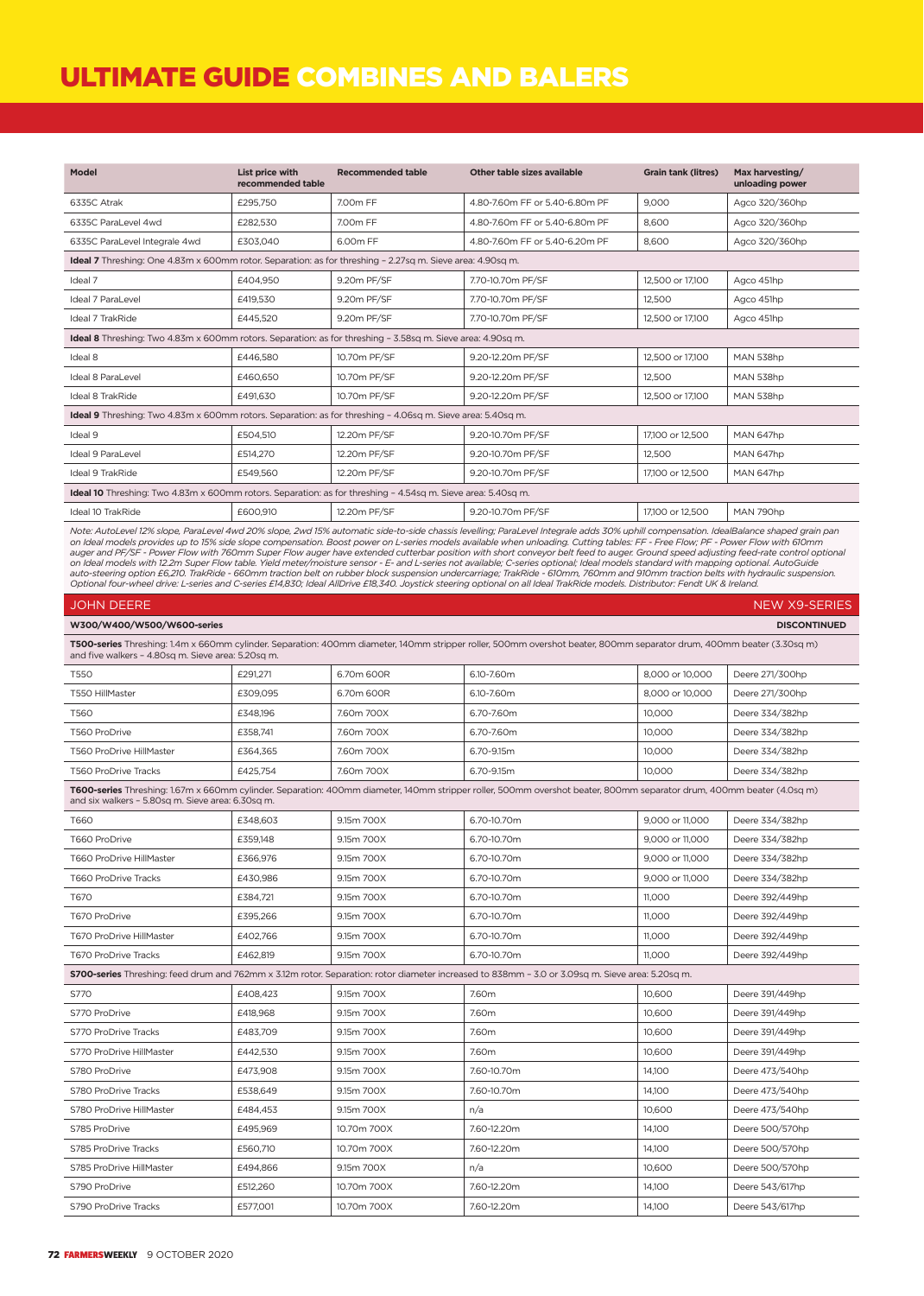| Model                                                                                                                              | List price with<br>recommended table | <b>Recommended table</b> | Other table sizes available | <b>Grain tank (litres)</b> | Max harvesting/<br>unloading power |  |
|------------------------------------------------------------------------------------------------------------------------------------|--------------------------------------|--------------------------|-----------------------------|----------------------------|------------------------------------|--|
| S790 ProDrive HillMaster                                                                                                           | £511.157                             | 9.15m 700X               | n/a                         | 10,600                     | Deere 543/617hp                    |  |
| X9-series Threshing: feed drum and two 610mm x 3.51m rotors. Separation: two 610mm x 3.51m rotors - 3.44sq m. Sieve area: 7.0sq m. |                                      |                          |                             |                            |                                    |  |
| X91000 ProDrive XL                                                                                                                 | £756.793                             | 12.20m HDX               | 13.70m HDR                  | 14.800                     | Deere 586hp/639hp                  |  |
| X91000 ProDrive XL Tracks                                                                                                          | £811.653                             | 12.20m HDX               | 13.70m HDR                  | 14.800                     | Deere 586hp/639hp                  |  |
| X9 1100 ProDrive XL                                                                                                                | £806,668                             | 13.70m HDX               | 15.20m HDR                  | 16.200                     | Deere 647hp/700hp                  |  |
| X9 1100 ProDrive XL Tracks                                                                                                         | £861,528                             | 13.70m HDX               | 15.20m HDR                  | 16.200                     | Deere 647hp/700hp                  |  |

Note: S700-series prices include five years' JDLink Access subscription; X9 models two years.. Selected models available with "i" precision farming specifications, including JDLink, AutoTrac<br>GPS auto steering and HarvestDo

|                                                                                                                                                                       | <b>MASSEY FERGUSON</b> |             |                                                                                                                                                                         |                  |                |  |  |
|-----------------------------------------------------------------------------------------------------------------------------------------------------------------------|------------------------|-------------|-------------------------------------------------------------------------------------------------------------------------------------------------------------------------|------------------|----------------|--|--|
| MF 7300 Activa Threshing: 1.34m x 600mm cylinder. Separation: Beater and five walkers - 6.72sq m. Sieve area: 4.67sq m.                                               |                        |             |                                                                                                                                                                         |                  |                |  |  |
| 7340                                                                                                                                                                  | £149,290               | 4.80m FF    | 4.20-6.00m FF                                                                                                                                                           | 5,200            | Agco 176hp     |  |  |
| 7344                                                                                                                                                                  | £170,890               | 4.80m FF    | 6.00-7.60m FF or 5.50m PF                                                                                                                                               | 6,500            | Agco 218hp     |  |  |
| MF 7300 Activa Threshing: 1.34m x 600mm cylinder. Separation: Beater and five walkers - 5.73sq m. Sieve area: 4.67sq m.                                               |                        |             |                                                                                                                                                                         |                  |                |  |  |
| 7345 S                                                                                                                                                                | £195,700               | 5.40m FF    | 4.80-7.60m FF or 6.20m PF                                                                                                                                               | 8,600            | Agco 243hp     |  |  |
|                                                                                                                                                                       |                        |             | MF 7300 Activa Threshing: 1.34m x 600mm cylinder. Separation: Beater, 1.31m x 60cm peg drum with retractable concave and five walkers - 7.62sq m. Sieve area: 4.67sq m. |                  |                |  |  |
| 7345 S MCS                                                                                                                                                            | £202,800               | 5.40m FF    | 4.80-7.60m FF or 6.20m PF                                                                                                                                               | 8,600            | Agco 243hp     |  |  |
| 7345 S MCS ParaLevel 2wd                                                                                                                                              | £240,580               | 5.40m FF    | 4.80-7.60m FF or 6.20m PF                                                                                                                                               | 8.600            | Agco 243hp     |  |  |
| 7345 S MCS ParaLevel 4wd                                                                                                                                              | £255,410               | 5.40m FF    | 4.80-7.60m FF or 6.20m PF                                                                                                                                               | 8,600            | Agco 243hp     |  |  |
| MF 7300 Activa Threshing: 1.60m x 600mm cylinder. Separation: Beater and six walkers - 8.30sq m. Sieve area: 5.58sq m.                                                |                        |             |                                                                                                                                                                         |                  |                |  |  |
| 7347 S                                                                                                                                                                | £215,350               | 5.80m FF    | 4.80-7.60m FF or 5.40-6.20m PF                                                                                                                                          | 8,600            | Agco 243hp     |  |  |
| MF 7300 Activa Threshing: 1.60m x 60cm cylinder. Separation: Beater, 1.56m x 60cm peg drum with retractable concave and six walkers - 9.00sq m. Sieve area: 5.58sq m. |                        |             |                                                                                                                                                                         |                  |                |  |  |
| 7347 S MCS                                                                                                                                                            | £222,460               | 6.00m PF    | 4.80-7.60m FF or 5.40-6.20m PF                                                                                                                                          | 8,600            | Agco 276hp     |  |  |
| 7347 S MCS ParaLevel 4wd                                                                                                                                              | £237.290               | 6.00m PF    | 4.80-7.60m FF or 5.40-6.20m PF                                                                                                                                          | 8,600            | Agco 276/306hp |  |  |
|                                                                                                                                                                       |                        |             | MF 7300 Beta Threshing: 1.34m x 600mm cylinder. Separation: Beater, 1.31m x 60cm peg drum with retractable concave and five walkers - 6.72sq m. Sieve area: 4.67sq m.   |                  |                |  |  |
| 7360                                                                                                                                                                  | £246,320               | 6.00m PF    | 4.80-7.60m FF or 5.40-6.80m PF                                                                                                                                          | 9.000            | Agco 276/306hp |  |  |
| 7360 ParaLevel 2wd                                                                                                                                                    | £276,020               | 6.00m PF    | 4.80-7.60m FF or 5.40-6.80m PF                                                                                                                                          | 8,600            | Agco 276/306hp |  |  |
| 7360 ParaLevel 4wd                                                                                                                                                    | £290.850               | 6.00m PF    | 4.80-7.60m FF or 5.40-6.80m PF                                                                                                                                          | 8.600            | Agco 276/306hp |  |  |
| 7360 ParaLevel Integrale                                                                                                                                              | £296.520               | 6.00m PF    | 4.80-7.60m FF or 5.40-6.80m PF                                                                                                                                          | 8,600            | Agco 276/306hp |  |  |
|                                                                                                                                                                       |                        |             | MF 7300 Beta Threshing: 1.60m x 600mm cylinder. Separation: Beater, 1.56m x 60cm peg drum with retractable concave and six walkers - 9.00sq m. Sieve area: 5.58sq m.    |                  |                |  |  |
| 7370                                                                                                                                                                  | £264,240               | 6.70m PF    | 4.80-7.60m FF or 5.40-6.80m PF                                                                                                                                          | 9.000            | Agco 320/360hp |  |  |
| 7370 Atrak                                                                                                                                                            | £287.650               | 6.70m PF    | 4.80-7.60m FF or 5.40-6.80m PF                                                                                                                                          | 9.000            | Agco 320/360hp |  |  |
| 7370 ParaLevel 4wd                                                                                                                                                    | £292,390               | 6.70m PF    | 4.80-7.60m FF or 5.40-6.80m PF                                                                                                                                          | 8,600            | Agco 320/360hp |  |  |
| 7370 ParaLevel Integrale 4wd                                                                                                                                          | £312,900               | 6.70m PF    | 4.80-7.60m FF or 5.40-6.20m PF                                                                                                                                          | 8,600            | Agco 320/360hp |  |  |
| Ideal 7 Threshing: One 4.83m x 600mm rotor. Separation: as for threshing - 2.27sq m. Sieve area: 4.90sq m.                                                            |                        |             |                                                                                                                                                                         |                  |                |  |  |
| Ideal 7                                                                                                                                                               | £404.950               | 9.20m PF/SF | 7.70-10.70m PF/SF                                                                                                                                                       | 12,500 or 17,100 | Agco 392/451hp |  |  |